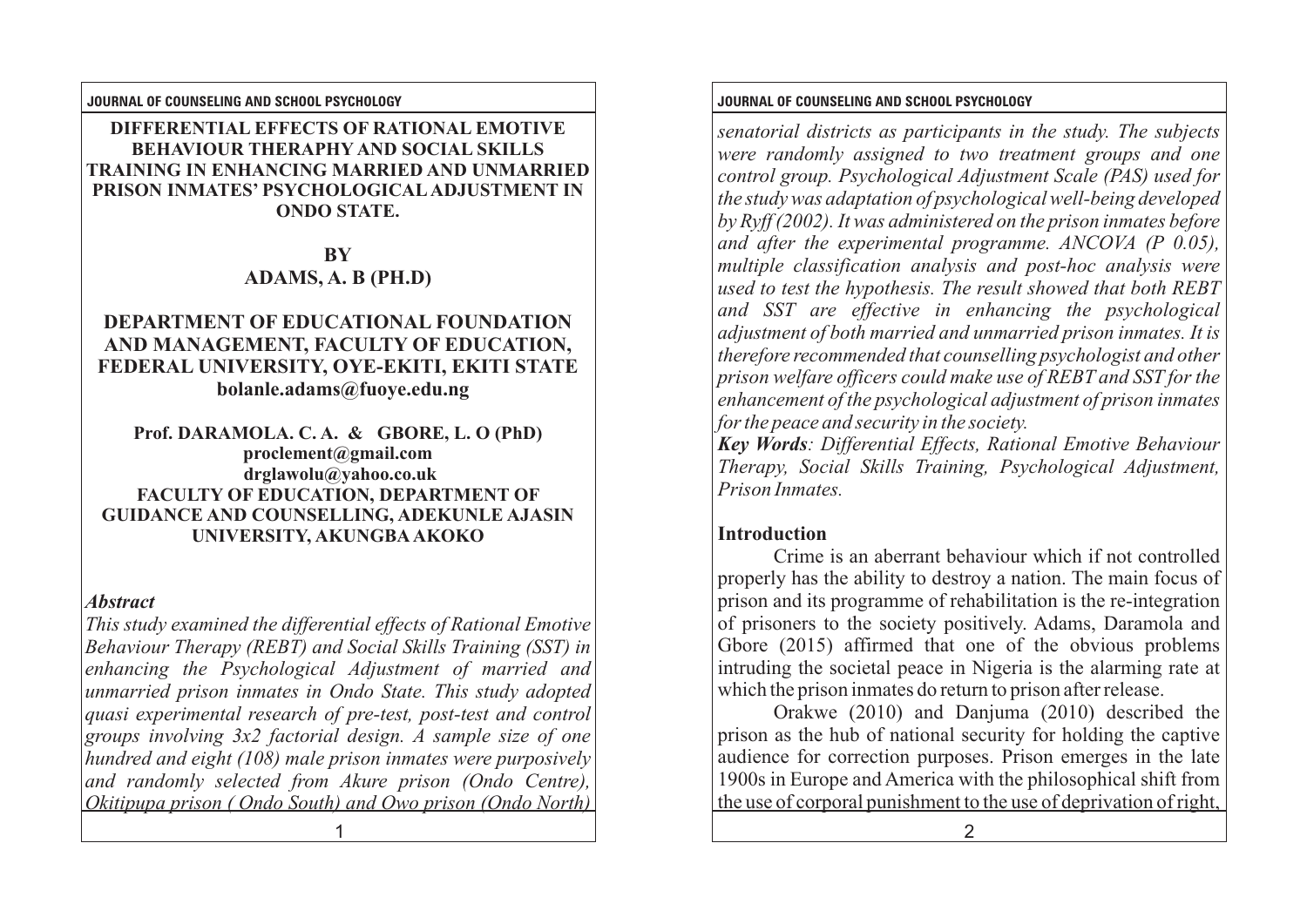### **JOURNAL OF COUNSELING AND SCHOOL PSYCHOLOGY JOURNAL OF COUNSELING AND SCHOOL PSYCHOLOGY**

liberty and properties as means of correction. In Nigeria, the origin of modem prison started in 1861 and decree 9 of 1972 spelt out in clear details how to run prison system in Nigeria with primary aim of correction rather than corporal punishment that characterized the previous regime.

In the recent time, it is observed that crime is growing at alarming rate all over the world in spite of all the corrective measures. Wahidin (2006) alerted that a number of individual within their productive age are kept in prison all over the world. In view of this, such individual cannot contribute meaningfully to the national development during the period of confinement. Prison solution to crime is so popular that all countries of the world are using it as means of correction. Tenibiaje (2010) pointed out that delinquency and criminal behaviours are common phenomena in our society, and the high rate of occurrence in recent time is of greater concern to the society. Relationship between marriage and crime among men has been widely reported in both quantitative and qualitative studies. Waiter and Gallagher (2000) affirmed that "Marriage makes people better off in part because it constrains them from certain kind of behavior while perhaps immediately attractive but do not pay off in the long run". Hill (1971) also asserted that getting married may lead to desistance from crime. Adams (2007) pointed out that youth are the expected future leaders in a society. Most of these future leaders are engaged in crime, violence, delinquent and corrupt behaviours. There can never be peace, progress and sustainable development.

In view of these, both government and nongovernmental organization (NGO) have put in place some

prison rehabilitative measures such as; area of religion, education, vocation and skills acquisition. However, incarceration is painful as many prison inmates do react negatively in the prison due to the changes in their physical, social emotional and psychological needs. Many of them are faced with conduct, emotion and attention disorder, more hardened in the heart with symptoms of defects in both intra and interpersonal relationship.

Good self concept, self esteem and self control have been eroded away. Therefore they were unable to integrate well into society on release due to emotional and psychological adjustment problems. This was affirmed by Zivan (1975) who stated that 95% of prison inmates do return to prison on release due to lack of psychological adjustment.

Psychological adjustment is a state of good mental health and ability to relate in the society in acceptable manners. For the prison inmate to re-integrate well into the society, it is required that they must be well adjusted, achieve behavioural integration and relate well with one another right from the prison environment which will assist their smooth transmission to society on release (Oyinloye, 2008).

The researcher therefore embarked on the use of REBT and (SST) to enhance their psychological adjustment of the prison inmates in Ondo State peradventure these will assist the inmates to integrate well into society on release.

REBT has been indicated as an effective behavioural modification therapy package which has produced better result

 $3 \hspace{2.5cm} 4$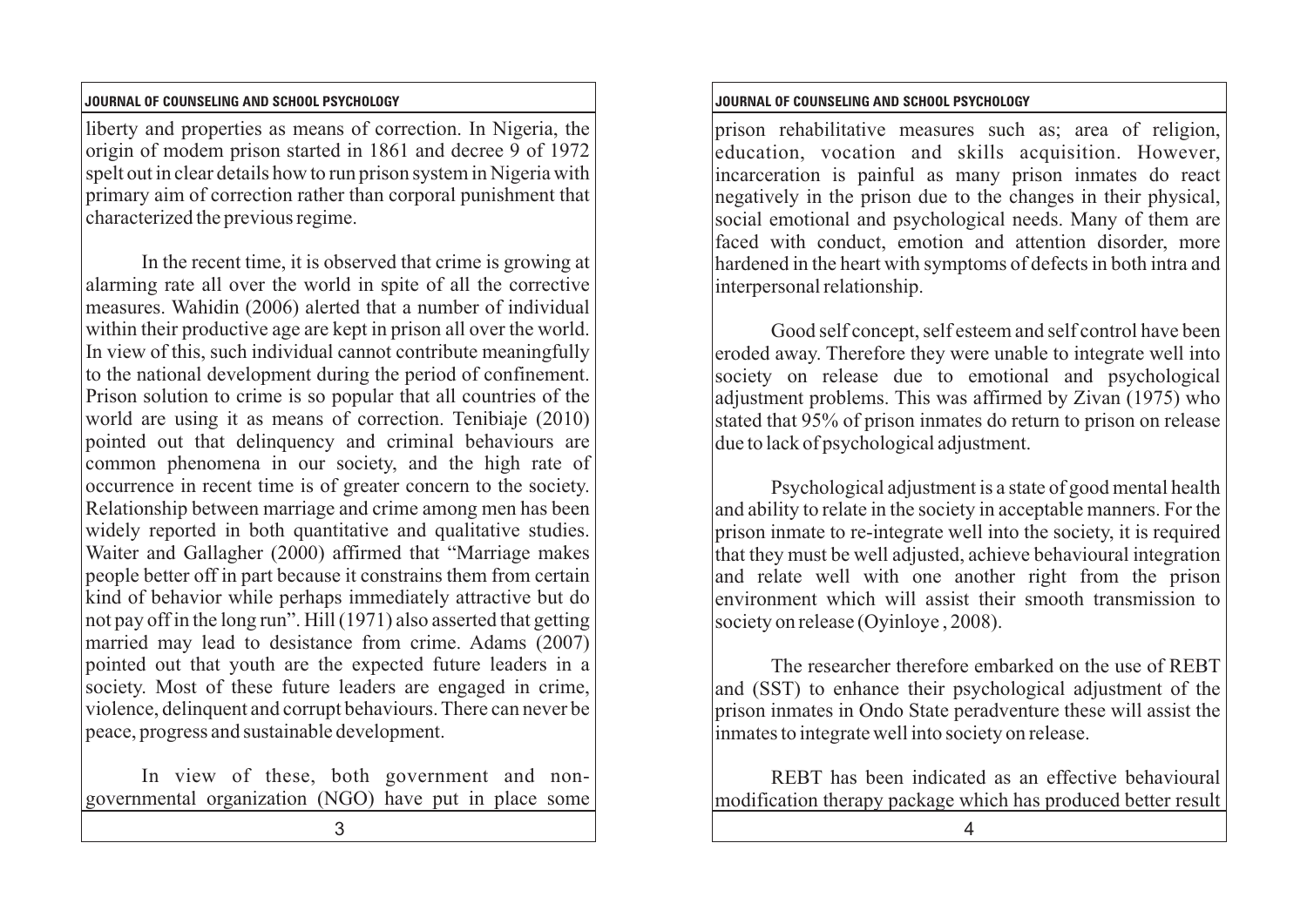### **JOURNAL OF COUNSELING AND SCHOOL PSYCHOLOGY JOURNAL OF COUNSELING AND SCHOOL PSYCHOLOGY**

in cognitive restructuring. Obasoro (2010) found that REBT and SST produced better result in reducing the stress level of widow and improving level of socio maturity. Ker (2007) in her study showed the efficacy of REBT through the method of re-ordering the subjects perception and re-organizing their thinking in removing the root cause of their difficulties.

Ellis (1962) A-B-C-D model on REBT's concept says that people's problem do not stem from activating events but rather from their beliefs about such events. Thus the best route to changing emotions is to change one's beliefs about situations. Disputation of irrational or illogical belief will eventually reduce the problem behaviuor. As noted by Mc Donald (1975) in Fashina (1990), "social skills is the ability to interact with others in a given social complex in specific ways that are socially acceptable or valued and at the same time personally beneficial, mutually beneficial or beneficial primary to others" This exclude exploitative, deceitful or aggressive skills which may be of individual benefit.

In the study REBT is intended to bring about a re-ordered perception and view about self and others. This will help prison inmates change their irrational thinking that led to irrational behaviuor. SST will develop in them better self understanding, good self concept, good self control and good self esteem which are virtues needed for goal setting and aspiration to live a purposeful and fulfilled life.

## **Statement of the Problem**

Crime is growing at alarming rate and it is a major concern for the society at large. Prison inmates found it difficult to re-

integrate in an acceptable ways into the normal system of the society after release. Psychotherapy is needed for such deficiencies, therefore the researcher embarked on the use of REBT and SST to enhance the prison inmate psychological adjustment.

## **Research Hypothesis:**

Marital status of the respondents will not produce any significant effect on the psychological adjustment of the prison inmates when exposed to REBT, SST and the control group.

## **Methodology**

This study adopted a quasi-experimental research of pre-test, post-test and control group design. It is a  $3\times 2$  factorial design involving two experimental groups and one control group. The subjects were randomly assigned to the group. The first group was treated with REBT, the second with SST and control group was not given a treatment.

The target population for this study comprised of all the prison inmates in Ondo state prisons. (That is, all the prison locations in the three senatorial districts in Ondo State).

The sample for this study consisted of one hundred and eight (108) subject (prison inmates). Purposive and simple random sampling techniques were used in the sampling process. The first stage was the random selection of one prison from Ondo centre. The second stage was the selection of only one prison location available in Ondo North and Ondo South. Therefore the three prisons involved in the study were the prisons in Akure (Ondo centre), Owo (Ondo north) and Okitipupa (Ondo South).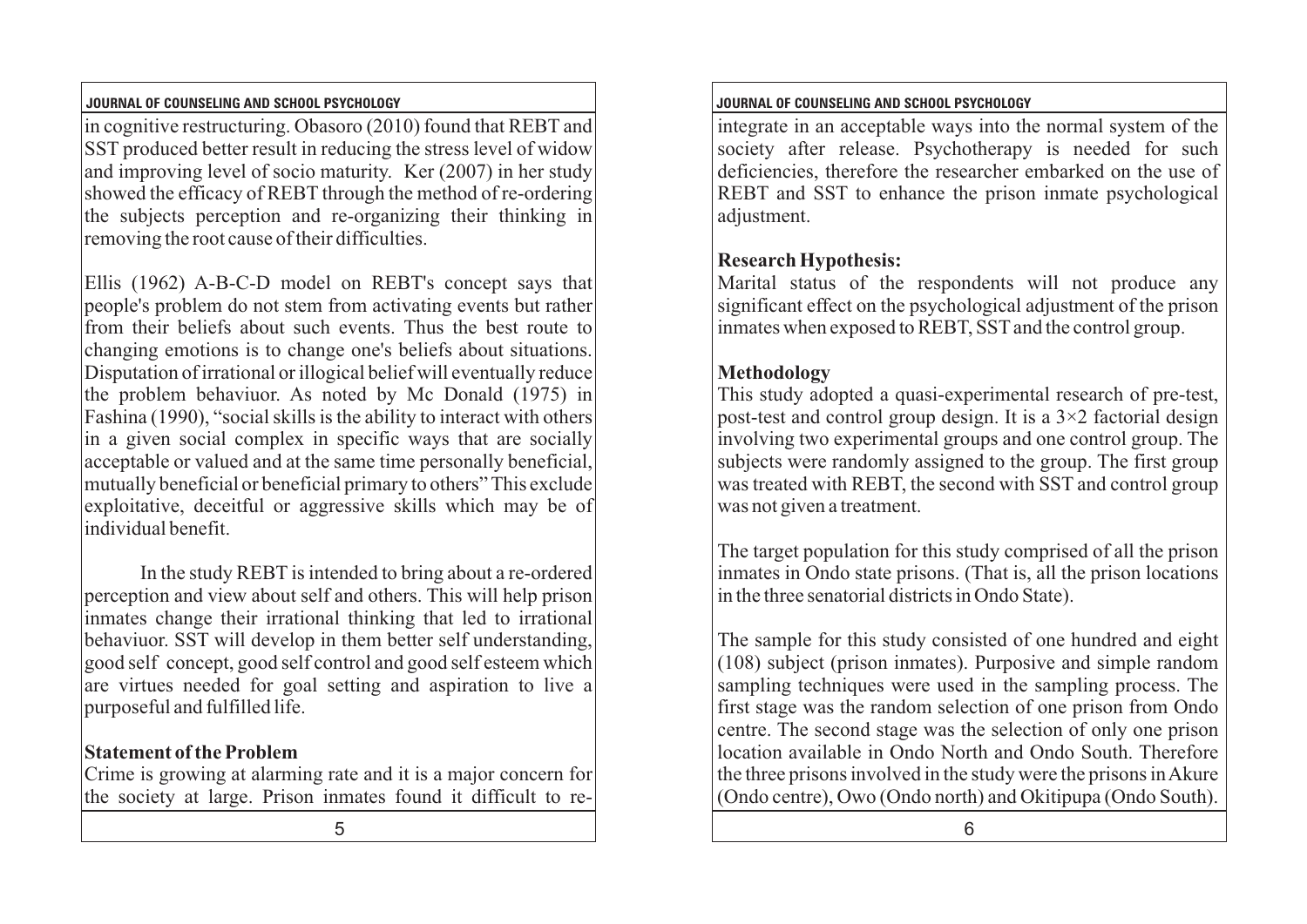The last stage was the purposive selection of thirty six (36) prison inmates who were either married or unmarried whose age range between 18-46years and above in each prison location.

The research instrument "Psychological Adjustment Scale" (PAS) used for the study was adapted from Ryff (2002) psychological well being scale. The instrument had two sections, Section A deals with personal data of the respondent while Section B had forty-two (42) items that addressed psychological adjustment. It is 4point likert scaling format ranging from more than usual  $(4)$  rather than usual  $(3)$  not more than usual (2) and less than usual(1). Pilot study was carried out in Ekiti State prison. The instrument (PAS) was administered on twenty (20) non-participant inmates from Ado Ekiti prison in Ekiti State to ascertain the construct validity. Data from the subject were subjected to correlation using Cronbach alpha method.

A coefficient of 0.84 was obtained this ensured the reliability of the instrument. A test re-test technique was employed by administering the instrument twice at the interval of two weeks on twenty subjects it was subjected to Pearson product moment a correlation coefficient of 0.82 was obtained.

# **Treatment Phase**

The treatment phase spanned through eight (8) weeks. The first and the last week were designed for pre test and post test respectively. The remaining six (6) weeks were used for the treatments. The counseling sessions were run once a week for duration of ninety minutes in each of the experimental group. Control group was not given treatment, Akure medium prison was treated with Rational Emotive Behaviour Therapy (REBT),

### **JOURNAL OF COUNSELING AND SCHOOL PSYCHOLOGY JOURNAL OF COUNSELING AND SCHOOL PSYCHOLOGY**

Owo prison with Social Skills Training (SST) and Okitipupa prison was not given treatment being the control group.

# **Treatment sessions Session 1 Introduction to theProgramme**

The researcher gave the subjects warm welcome, aquatint them with one another, explained the objective and benefit of the programme and spelt out the needs for the researcher maximum cooperation during the programme. Pre-test was given to with experiment and control groups.

**Session II:** The subjects were acquainted with the importance of REBT and SST in their respective prison locations. This section was devoted to self exploration. REBT affords prison inmates to learn skills to identify and dispute irrationally thinking. SST as well assist them to develop good self concept good self control and self esteem in other to remove inferiority complex, guilt, fear of unknowing and failure.

**Section III:** The therapist reviewed the previous work with the subject on the need to correct wrong thoughts. The participants work in group and monitor specific target behaviours, stressing the need to demonstrate self control in various settings. Take home assignment was given.

**Session IV:** This section is meant for problem identification. The therapist welcomes the group members (subject) and reviewed the last session with them. Group members discussed different types of offences/ or crimes affecting them such as stealing assault and fighting. Therapist asked them question and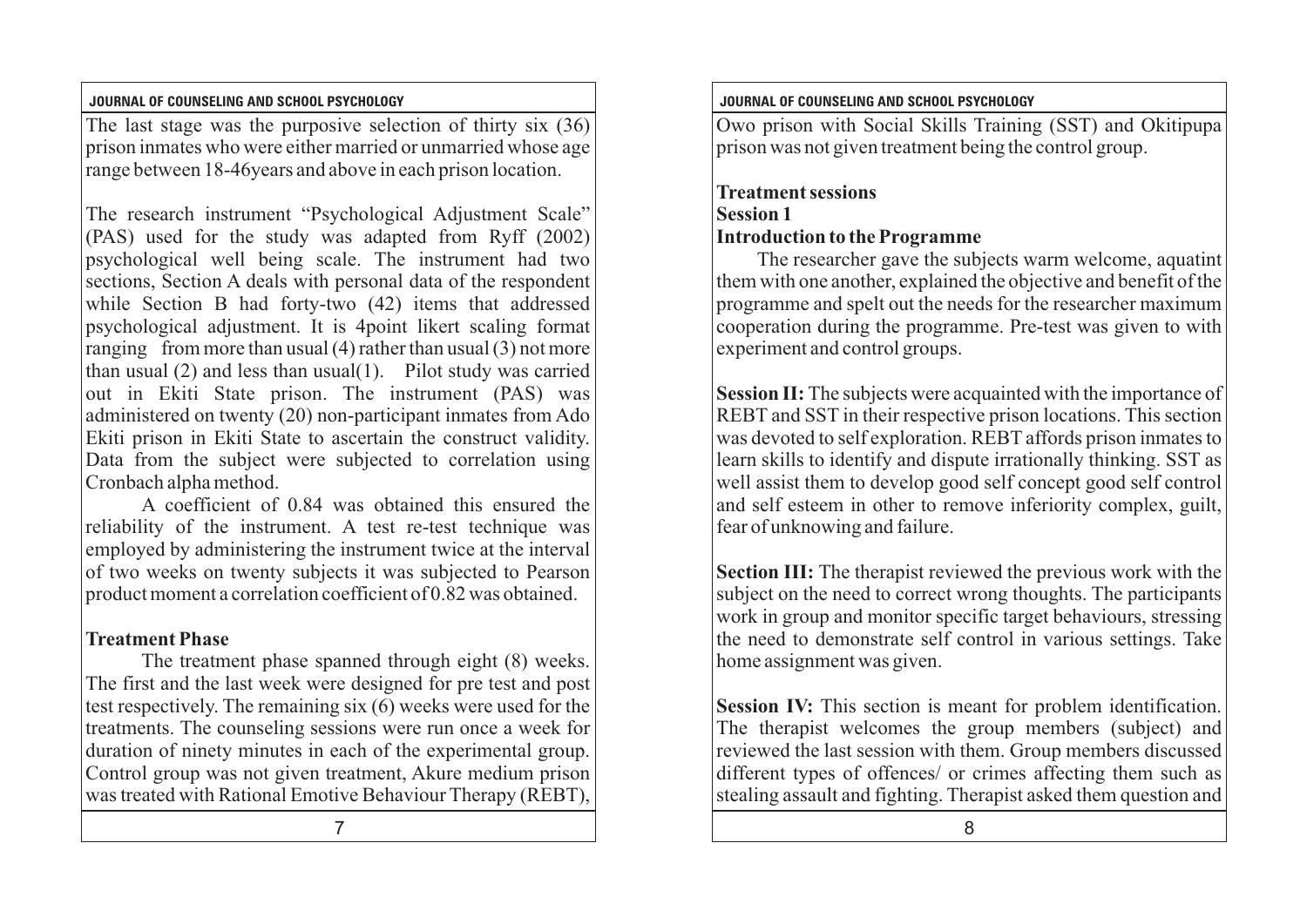### **JOURNAL OF COUNSELING AND SCHOOL PSYCHOLOGY JOURNAL OF COUNSELING AND SCHOOL PSYCHOLOGY**

used their response to correct their thinking error in preparation for the next session.

**Session V:** Identification of the sources of psychological discomfort (problems) was discussed. This is to guide the prison inmates to identify root sources and nature of their problems (anger, worry, anxiety, aggressiveness, depression, sadness, greediness and frustration. The researcher explained how unresolved problems can affect one's psychological adjustment, one's personality and productivity.

**Session VI:** This section was meant for guiding the participants through the acquisition of REBT and SST techniques such as deferring regiment, objectives assessment, not shying away from problems but rather facing reality for the purpose of lasting solution.

**Session VII:** Choice making from the alternatives. The inmates were to make choice for a purposeful or satisfying life by choosing the best option from the list of the positives available.

**Session VIII:** This is the post treatment stage. The two experimental groups  $(A, \& A)$  and one control group were subjected to post test using the psychological adjustment scale (PAS) to evaluate the result of the training.

## **Data Analysis**

Analysis of covariance (ANCOVA), Scheffe post hoc analysis, multiple classification analysis (NCA) were adopted to analysis data generated and to test the hypotheses at 0.05 significant level.

### **Result**

In testing the hypothesis, mean scores on psychological adjustment of married and unmarried prison inmates exposed to REBT, SST and those in the control group were obtained and subjected to statistical analysis using Analysis of Covariance (ANCOVA) at 0.05 level of significance. The result is presented in Table 1.

### **Table 1: ANCOVA of Marital Status and treatment on the Psychological Adjustment of the Subjects.**

|                                                                                                                                                                                                                                                                                                                                   |  | <b>Source</b>                | <b>SS</b>       | Df  | Ms               | F-cal  | <b>F-table</b> | P            |  |
|-----------------------------------------------------------------------------------------------------------------------------------------------------------------------------------------------------------------------------------------------------------------------------------------------------------------------------------|--|------------------------------|-----------------|-----|------------------|--------|----------------|--------------|--|
| BT and SST techniques such as<br>ssessment, not shying away from<br>ality for the purpose of lasting<br>om the alternatives. The inmates<br>urposeful or satisfying life by<br>e list of the positives available.<br>oost treatment stage. The two<br>and one control group were<br>psychological adjustment scale<br>e training. |  | Corrected model              | 20055.590       | 6   | 3342.598         | 37.739 | 2.17           | .000         |  |
|                                                                                                                                                                                                                                                                                                                                   |  | Covariate (pretest)          | 279.259         | 1   | 279.259          | 2.986  | 3.92           | .087         |  |
|                                                                                                                                                                                                                                                                                                                                   |  | Marital status               | 942.481         | -1  | 924.481          | 9.885* | 3.92           | .002<br>.000 |  |
|                                                                                                                                                                                                                                                                                                                                   |  | Group                        | 16561.193       | 2   | 8280.596 88.537* |        | 3.07           |              |  |
|                                                                                                                                                                                                                                                                                                                                   |  | Marital status Group 910.415 |                 | 2   | 455.207          | 4.687* | 3.07           |              |  |
|                                                                                                                                                                                                                                                                                                                                   |  | Error                        | 9446.262        | 101 | 93.527           |        |                |              |  |
|                                                                                                                                                                                                                                                                                                                                   |  | Corrected Total              | 29501.852       | 107 |                  |        |                |              |  |
|                                                                                                                                                                                                                                                                                                                                   |  | Total                        | 1635998.000 108 |     |                  |        |                |              |  |
|                                                                                                                                                                                                                                                                                                                                   |  | P < 0.05                     |                 |     |                  |        |                |              |  |
| IVA), Scheffe post hoc analysis,<br>(NCA) were adopted to analysis<br>potheses at 0.05 significant level.                                                                                                                                                                                                                         |  |                              |                 |     |                  |        |                |              |  |
| 9                                                                                                                                                                                                                                                                                                                                 |  | 10                           |                 |     |                  |        |                |              |  |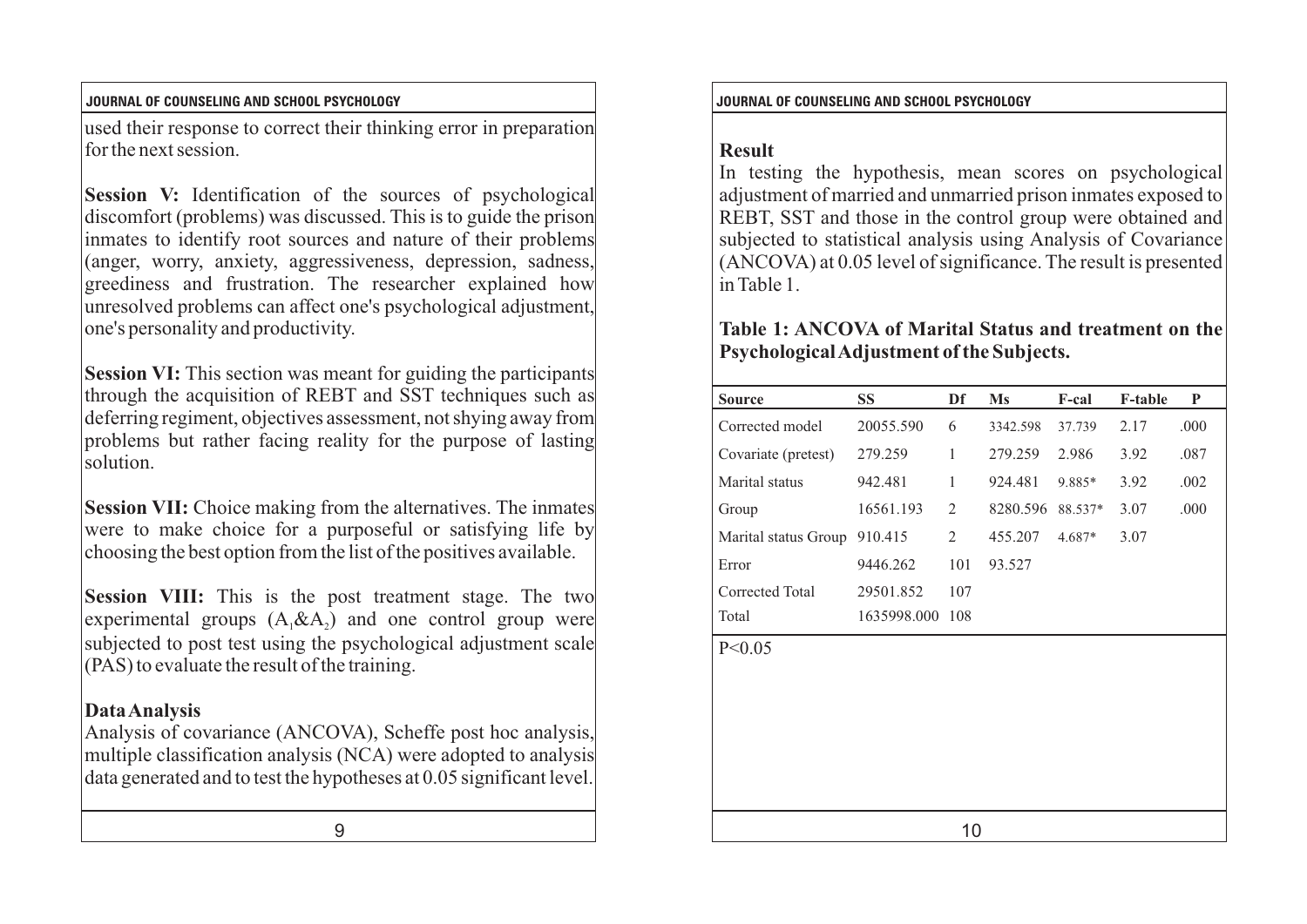Table 1 indicated that the f-calculated value for interaction effect of marital status and treatment on the psychological adjustment of the inmates was 4.867 while the F-table value was 3.07. Since F-cal value is greater than the table value, the hypothesis was rejected (F=4.867, P<0.05). It implies that there was significant effect of marital status on the psychological adjustment of subjects exposed to REBT, SST and control group. Similarly, the main effect of marital status  $(F= 9.885)$ . P<0.05) and treatment  $(F = 88.537, P<0.05)$  on the psychological adjustment of prison inmates was statistically significant at 0.05 level in each case.

Multiple Classification Analysis (MCA) was applied as presented in Table 2 to determine the combined effect of marital status and treatment on the adjustment of the subjects.

| Table 2:                                               |  | Multiple Classification Analysis showing the Psychological |  |  |  |  |  |  |
|--------------------------------------------------------|--|------------------------------------------------------------|--|--|--|--|--|--|
| adjustment of subjects by marital status and treatment |  |                                                            |  |  |  |  |  |  |

|                                     |                        | aujustintin ol subjects by marrial status anu treatnent |        |                                              |                            | $\alpha$ actric vect arriving the subjects exponent                                                                                    |
|-------------------------------------|------------------------|---------------------------------------------------------|--------|----------------------------------------------|----------------------------|----------------------------------------------------------------------------------------------------------------------------------------|
| Variable<br>Category                | $+ N$                  | Unadjusted<br><b>Deviation</b>                          | Eta    | Adjusted for Independent Beta<br>+ Covariate |                            | techniques).                                                                                                                           |
| <b>REBT</b><br>Unmarried<br>Married | 17<br>19               | $-6.81$<br>6.09                                         | .11    | $-6.51$<br>5.82                              | .20                        | The results corroborated the find<br>have been empirically establis<br>discussed.                                                      |
| SST<br>Unmarried<br>Married         | 22<br>14               | $-3.10$<br>0.10                                         | $-4.3$ | $-3.28$<br>0.38                              | $-3.4$                     | Hypothesis one showed that<br>marital status on the psychologi                                                                         |
| Control<br>Unmarried<br>Married     | 19.<br>17              | $-0.33$<br>0.36                                         | $-2.6$ | $-0.09$<br>0.09                              | $-2.1$                     | exposed to REBT, SST and cont<br>was rejected. The result from                                                                         |
|                                     |                        | Multiple R                                              |        | Multiple $R^2$                               | Grand<br>mean              | inmates had higher adjusted mea<br>adjustment level when exposed to                                                                    |
| <b>REBT</b><br>SST<br>Control       | .198<br>$-326$<br>.205 |                                                         |        | .039<br>$-113$<br>.042                       | 134.75<br>128.83<br>104.17 | inmates. From this point of view<br>generate direct social control.<br>The result supports the fin<br>(2000) which affirmed that "Marr |
|                                     |                        |                                                         | 11     |                                              |                            | 12                                                                                                                                     |

### **JOURNAL OF COUNSELING AND SCHOOL PSYCHOLOGY JOURNAL OF COUNSELING AND SCHOOL PSYCHOLOGY**

Table 2 showed that married inmates had higher adjustment mean scores on the psychological adjustment when exposed to treatments that is REBT-unmarried =  $128.24$  (134.75-6.51), REBT married =  $140.57$  (134.75+5.82), SST – unmarried =  $125.55(128.83-3.28)$ , SST – married = 129.21 (128.83+0.38), control –unmarried =  $104.08(104.17-0.09)$ , control - married = 104.26(104.17+.042). This implied that the marital status and counselling therapies administered on prison inmate enhanced the psychological adjustment of the subjects.

## **Discussion of Findings**

The study centered on examination of differential effects of Rational Emotive Behaviour Therapy and Social Skills Training on the psychological adjustment of married and unmarried prison inmates in Ondo State. Improvement was observed and achieved among the subjects exposed to the treatments (training techniques).

The results corroborated the findings of many other studies that have been empirically established. The results are hereby discussed.

Hypothesis one showed that there was significant effect of marital status on the psychological adjustment of the subjects exposed to REBT, SST and control. Therefore, the hypothesis was rejected. The result from table 1 showed that married inmates had higher adjusted mean score on their psychological adjustment level when exposed to treatments than the unmarried inmates. From this point of view, marriage has the capacity to generate direct social control.

The result supports the findings of Waiter and Gallagher (2000) which affirmed that "Marriage makes people better off in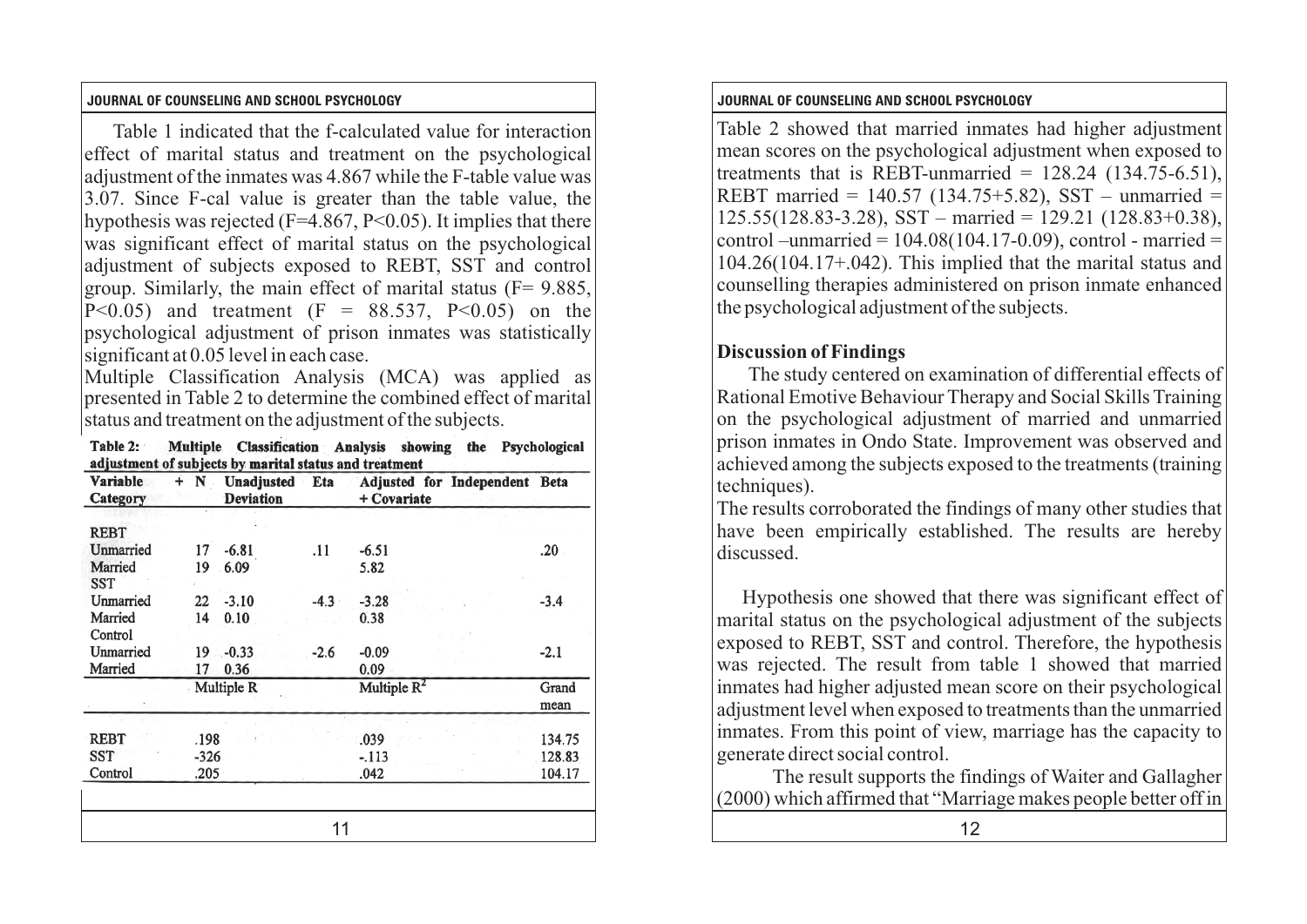part because it constrains them from certain kind of behavior while perhaps immediately attractive but do not pay off in the long run". This finding also agreed with Hill (1971) who asserted that getting married may lead to desistance from crime.

## **Conclusion**

In conclusion, both Rational Emotive Behaviour Therapy and Social Skills Training are effective therapies to assist individuals who suffer from psychological adjustment problems. And if the prison inmates are well trained, it will enhance their positive integration to the society on release.

- Based on the findings of this study, REBT produced better psychological adjustment effects on married prison inmates than SST, therefore, it was recommended that REBT should be administered on prison inmates for better enhancement of their psychological adjustment while
- SST could be used as complementary treatment with REBT for proper development of skills among prison inmates to foster their re-integration to the society for purposeful and productive life and the peace of the society.
- Prison inmate should make use of the skills acquired through REST and SST to their day to day life within and after release.
- Counseling sessions should be recognized and encouraged in all prison locations to assist the inmates resolve their problems.

# **Implication forCounseling**

• This study throws more light to the effectiveness of psychotherapy as a vital tool in solving man's manner in

### **JOURNAL OF COUNSELING AND SCHOOL PSYCHOLOGY JOURNAL OF COUNSELING AND SCHOOL PSYCHOLOGY**

- which Rational Emotive Behaviour Therapy (REBT) and social skills Training was used in enhancing the psychological adjustment of the married and unmarried prison inmates.
- · Counseling implication for this study cannot be overemphasized, because the gaps that were left opened by other measures of prison rehabilitation such as psychological adjustment problem and other affecting variables were best treated with REBT and SST. This shows that emotional issues are best resolved with psychotherapy.
- · By implication, counseling intervention is a must for the prison inmates and it must be handled by qualified professionals (counseling psychologist)

# **REFERENCES**

- Adams, A. B., Daramola, C. O and Gbore, L. O. (2015). Differential effect of rational emotive behaviour therapy and social skill training in enhancing psychological adjustment of prison inmate for the peace and security in Ondo State, Nigeria. *Proceedings nd of 2 International Conference and Exhibition (OWSD FUTA), November 1 – 4, 2015, 546 – 551.*
- Adams, A. B. (2007) *Comparative study of the vocational interest of high and low academics achievers among the secondary school students in Akure South, Ondo State*. Unpublished M.Ed thesis, Adekunle Ajasin University, Akungba Akoko.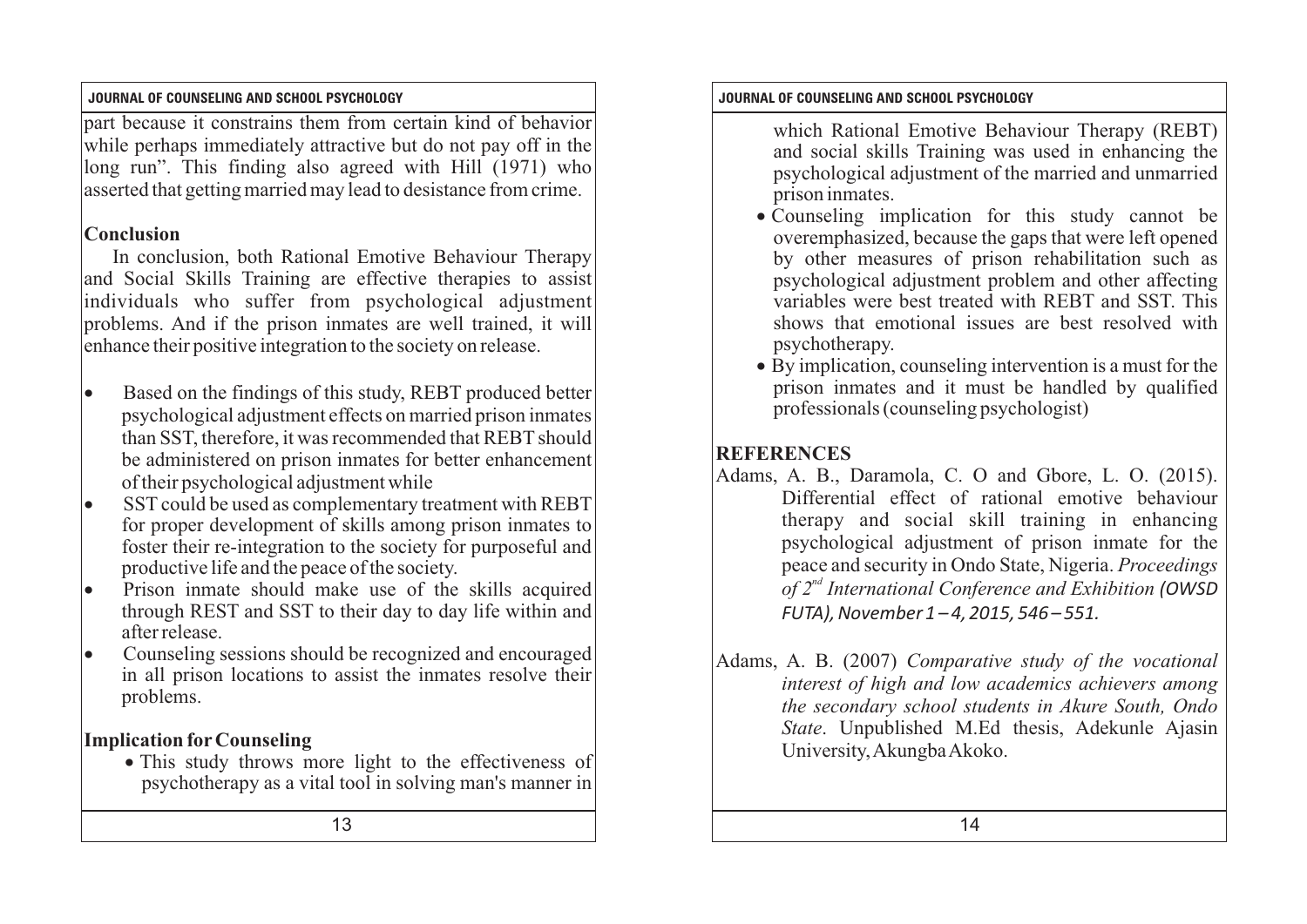- Danjuma, E. T. (2010). Nigerian prisons services as an indispensable partner in crime control. *The Reformer-Changing the Face of Deviance.* 1 (1): p6.
- Ellis, A. (1962). *Reason and emotion in psychotherapy.* New York; Lyle Stuart.
- Fashina, E. M. (1990). *The relative effectiveness of social skill training in trasanct analysis on the improvement of nurse patient relationship*; Unpublished Ph.D Dissertation, University of Ibadan, Ibadan.
- Hill, T. W. (1971) Hill, T. W. (1971). From hell-raiser to family man. In *Conformity and Conflict:Readings in Cultural Anthropology*, eds. James P. Spradley and David W. McCurdy. Boston, MA: Little, Brown.
- Ker, O. (2007). The effect of rational emotive behaviour therapy on voter's attitudes. *Journals of Counselling Association, the Counsellor* 213 (23): 213-220.

Mcdonald, M. L. (1975). Social skills training behavioural research in grous and dating skills. *Journal of Counselling Psychology* 22, 224-230.

Obasoro C. A. (2010). *Differential effect of rational emotive behaviour theraphy and social skills training on adjustment of widows Stress*. Unpblished PhD Thesis*,* Adekunle Ajasin University, Akungba-Akoko.

## **JOURNAL OF COUNSELING AND SCHOOL PSYCHOLOGY JOURNAL OF COUNSELING AND SCHOOL PSYCHOLOGY**

- Orakwe I. W. (2010). Issues on contemporary corrections in Nigeria. The transformation digest "Working towards a more secure Nigeria."*A Journal of Nigerian Corrections* 1(1), p4.
- Oyinloye O. A. (2008). *Creative problem solving and cognitive therapy in enhancing the post – prison adjustment of women inmates in Lagos-State*, *Nigeria*. Unpublished Ph.D Thesis, University of Ibadan.
- Ryff, C. (2002). Scale of psychological adjustment. Retrieved  $5<sup>th</sup>$ December, 2006 from CryDdacstaff.wisc.edu
- Tenibiaje D. J. (2010). Controlling crime and delinquency through the use of counselling. therapies *European Journal of Education Studies*. 2(1): 110-116.
- Wahidin, A. (2006). *Older women in the criminal system.* A timely response. Retrived from a Wahidin at Kent. Uk on 10th Nov. 2006.
- Waiter, L. J. and Gallagher, M. (2000) *The case for marriage:Why married people are happier, healthier and better off financially*. New York: Doubleday.
- Zivan, M (1975). "*Youth in trouble: A vocational approach*" Children's village, Dobler Ferry, New York.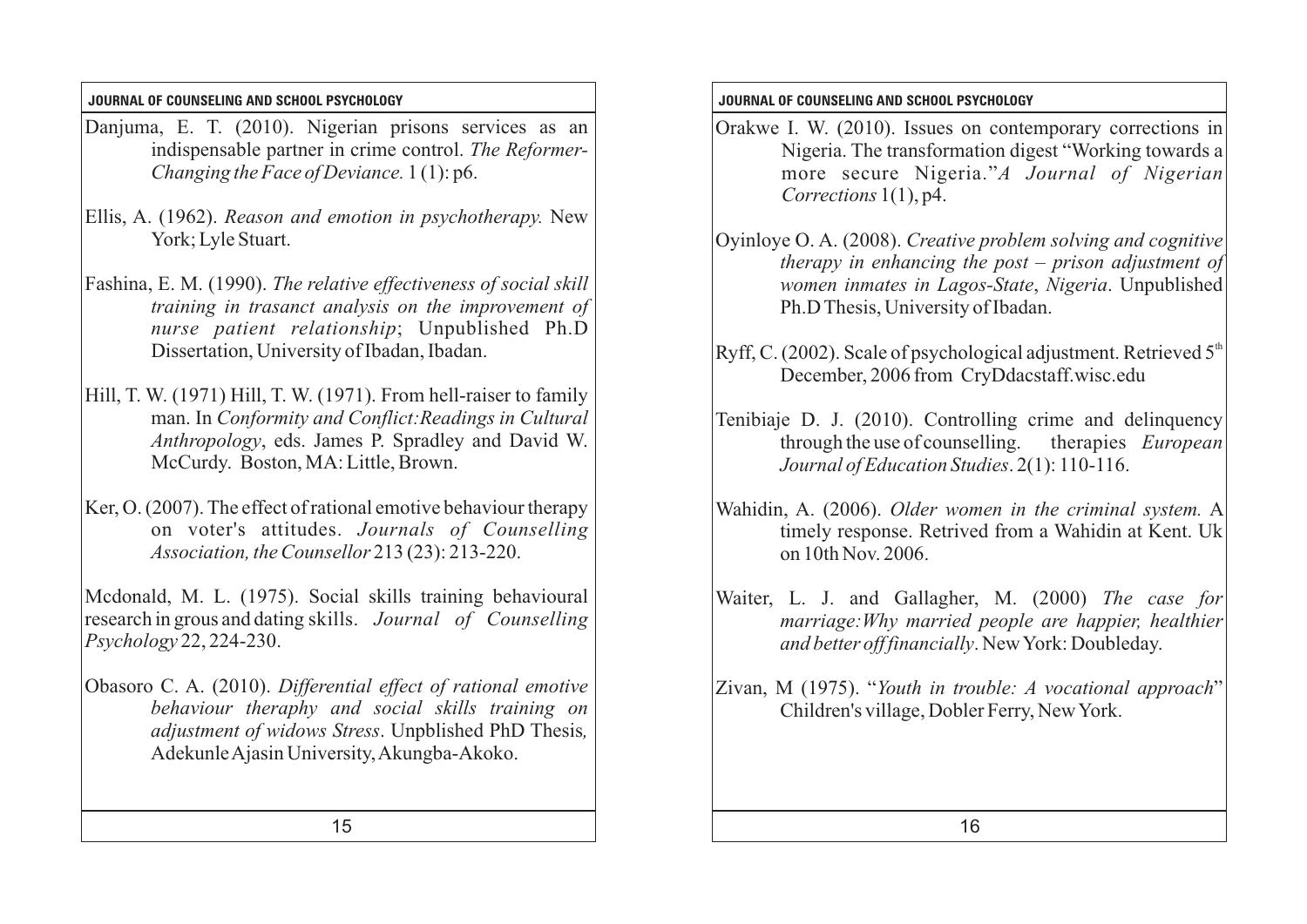## **SEXUAL DYSFUNCTION AS CORRELATES OF MARITAL SATISFACTION AMONG MARRIED PEOPLE IN NIGERIA.**

**BY AKINTOKE, VICTOR AKIN. (Ph. D) DEPARTMENT OF GUIDANCE AND COUNSELLING, FACULTY OF EDUCATION, EKITI-STATE UNIVERSITY, ADO-EKITI.**

## **AND**

### **ALOWOLODU, ODUNAYO OLAWUMI (Ph. D) DEPARTMENT OF GUIDANCE AND COUNSELLING, FACULTY OF EDUCATION, EKITI-STATE UNIVERSITY, ADO-EKITI.**

### *Abstract*

*The study investigated sexual dysfunction as correlates of marital satisfaction among married people in Nigeria. The research design was the descriptive study of the survey type. The population consisted of all married people in the three major ethnic groups in Nigeria (Yoruba, Igbo and Hausa/Fulani). The sample for the study comprised of 1,200 married people whose ages' ranged between 18 years and above and were selected through multi-stage sampling technique. The instrument was a questionnaire constructed by the researchers* 

### **JOURNAL OF COUNSELING AND SCHOOL PSYCHOLOGY JOURNAL OF COUNSELING AND SCHOOL PSYCHOLOGY**

*titled "Marital Relations Questionnaire" (MRQ) which was used to obtain data from the respondents. The instrument's face, content and construct validity were ensured and a coefficient of 0.73 was obtained while, test-re-test method of reliability was adopted with a co-efficient of 0.80 at 0.05 level of significance. Two research hypotheses were generated for the study. Data collected for the study were analysed using Pearson Product Moment Correlation and t-test Analysis. Hypotheses were tested at 0.05 level of significance. The findings of the study showed: that there was significant relationship between sexual dysfunction and marital satisfaction of married people in Nigeria; there was also significant difference between marital satisfaction of married people in Nigeria by gender. Conclusively, sexual dysfunction and marital satisfaction are negatively/ inversely related among married people in Nigeria. Therefore, it is recommended that counsellors should design effective programmes that would enhance effective sexual functioning and marital satisfaction among married people in Nigeria, women should be encouraged to reduce their stressful activities so as to promote marital satisfaction.*

## **Introduction**

Sexual dysfunction is an inability of an individual to participate effectively or actively in sexual relationship as he or she wants or wishes to. It appears to be a sexual problem that is associated with a failure to achieve an erection, pre-mature ejaculation, retarded ejaculation, frigidity, sexual arousal disorders, erectile disorder, sexual pains disorders, sexualresponse cycle, inability to achieve orgasm, impotence, low sexual drive and vaginimus (Nwoye, 1991) as cited by Yahaya,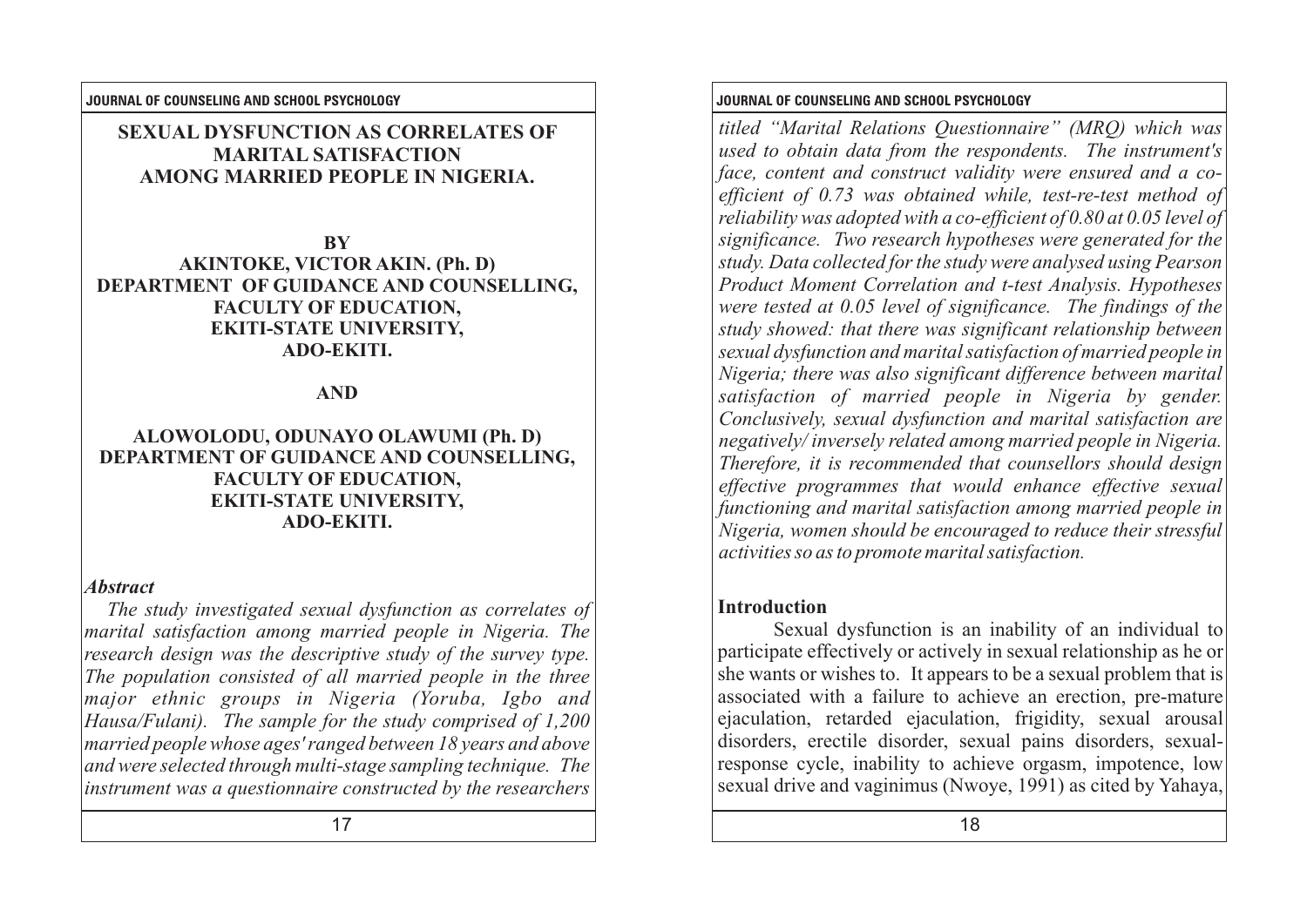Esere, Ogunsanmi and Oniye (2008).

Coretti and Baldi (2007) stressed that sexual dysfunction is a difficulty experienced by an individual or a couple during any stage of a normal sexual activity, including desire, preference, arousal or orgasm in either man or woman. They posited that, if the condition is not properly handled, it can lead to severe scaring and permanent loss of erectile functioning which could have a link to marital dissatisfaction and consequent break- up of marriage. This could be as a result of the psychological trauma the sufferer is subjected to, such as an insanity, anxiety, fear and depression. They also opined that the disorder can also occur in young men and children such as individuals with sickle cell disease, diabetes, hepatitis and individuals who abuse certain medications. Akingbade (2015) posits that one cannot deny that having sex in marriage or making love is one of the most enjoyable activities in marriage and further states that, sexual activity does not only increase marital satisfaction and harmony, but improves overall health. The researchers were of the view that sexual interactions can help to burn enough calories, improve health, reduce stresses, lower blood pressure, serves as a cardio exercise which helps the heart to pump blood very fast, boosts immunity, enable one to sleep peacefully because of the oxytocin released during orgasm which is a sleeping promoter.

Owuamanam (2004) reports that sexual dysfunction is sexual inadequacy and that , it is a generic term that is used to refer to any impairment in sexual functioning found in both man and woman which could cause marital dissatisfaction or lead to divorce or break-up of marriage. The author further stressed

### **JOURNAL OF COUNSELING AND SCHOOL PSYCHOLOGY JOURNAL OF COUNSELING AND SCHOOL PSYCHOLOGY**

that this could bring about anxiety, fear and low self-concept.

Akintoke (2015) lists some causes that can promote sexual dysfunction to include age, fatique, alcoholism, smoking, influence of childhood learning about sex, stresses of everyday life, busy schedule, poverty, ignorance and the use of some chemotherapy drugs for the treatment of certain blood related diseases such as Hiv-Aids, diabetes and hypertension.

 Akingbade, (2015) opines that majority of deaths due to bad heart such as arteriaosclerosis, heart attack, stroke and some other organic condition has been traced to erectile dysfunction.

Aina (2010) describes sexual dysfunction as being characterized by the inability to develop or maintain an erection of the penis and associated with not achieving orgasm. She argues that the underlying causes of this problem which appears to have brought marital dissatisfaction among married people in Nigeria could be linked to a damage to the nervic erigentes which delays erection as well as diabetes and cardiovascular disease which simply decreases blood flow to the tissue in the penis. Oyedepo (2014) reports that 15-20% men in Nigeria suffer from one type of sexual dysfunction or the other and that, 40-57% of women experienced varying degrees of sexual dysfunction.

Dion (1999) stresses that sexual dysfunction of woman could occur as a result of any physiological changes that affects the reproductive system such as premenstrual syndrome, pregnancy, postpartum, child labour and menopause.

On the other hand, marital satisfaction according to Lenthal (2006) is a special case of relationship and a degree to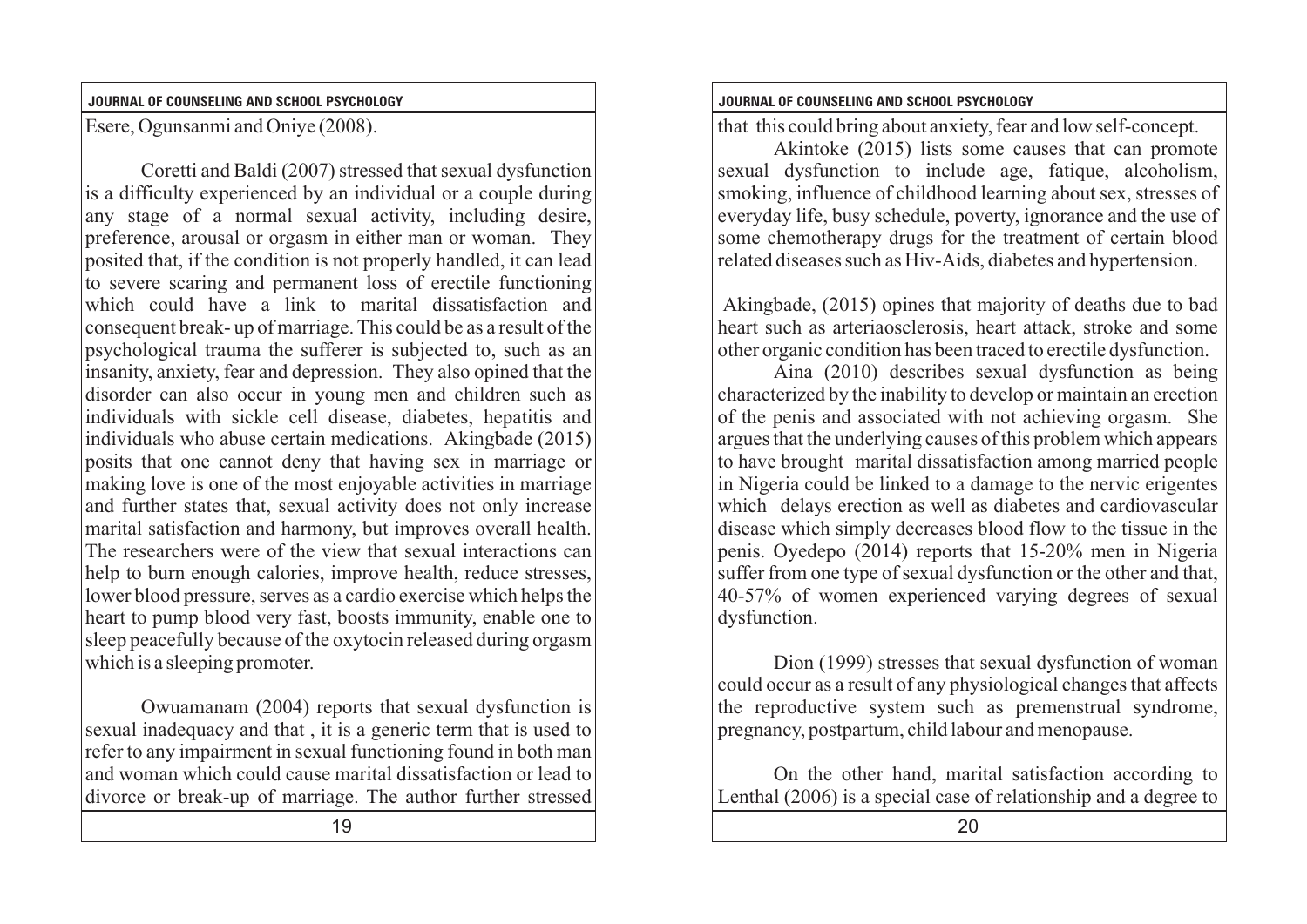which an individual's needs, expectations, and desires are being satisfied in their marriage. Marital satisfaction appears to be a total evaluation of the experiences or the rating in which individual ascribes to his or her marriage at meeting certain expectations such as economic, emotional and sexual issues which could enhance marital satisfaction.

Toral and Kendal (2006) stressed that marital satisfaction is seen as being happy within ones marriage and claim that satisfied marriage does not have propensity to divorce. Divorce itself is determined by the presence of thoughts or actions which may lead to marital dissatisfaction such as sexual inability of either of the partners in the relationship. Pinsof (2007) argument of marital satisfaction was that it is positively affected or promoted by sufficient love for each other, loyalty, improved sexually related issues, parenting and religion.

Marital satisfaction, according to Sherkat (2007) is also related to spouse's satisfaction with the roles each of them plays in the relationship at bringing satisfying and enduring marital life. This appears so simply because these roles evolve around finances, work schedule, care for children and the needs of other family members.

There were reported cases of break-up of marriages in the Nigeria society through national dailies, magazines and electronic media, also the visits of the researchers to customary courts and the palaces of Kings in the South West of Nigeria confirmed such incessant callings for divorce of marriages by partners especially on those marriages that are not even up to a

21 22

## **JOURNAL OF COUNSELING AND SCHOOL PSYCHOLOGY JOURNAL OF COUNSELING AND SCHOOL PSYCHOLOGY**

year of existence based on the intolerance on issues of shortcomings that are associated with health status of partners as regards sexuality which seems not to promote the desired marital satisfaction.

Efforts were made by the researchers to trace sources of frequent divorce of marriages to the family. After all, a society starts from the individual homes where children are expected to grow up in a conducive environment and become ideal, responsible married individuals and great leaders in future. Hence, there is expected to be a likelihood of having a society that will be worse than what is been witnessed at present if married people would not live up to the standards that are required of them in their matrimonial homes . It appears that many children from these homes are often exposed to fighting, bullying, thuggery, scavenging at social gatherings, touts, premarital pregnancies, abortion, drug abuse, stealing, street hawking, poor academic performance in school, smoking, gambling, betting, high attendance of school- aged children at political rallies, motor parks, and viewing centres.

# **Statement of the Problem**

Marriages are breaking up in Nigeria as a result of sexual dysfunction which appears to be promoting marital dissatisfaction among married people. The occurrence of divorce of marriage has been a serious concern not only to the counsellors but social workers, government, parents and all those who are involved in handling marital issues. If married people continue to experience sexual dysfunction unabated, it may be dangerous to family stability and promote marital dissatisfaction. Therefore, there was the need to identify and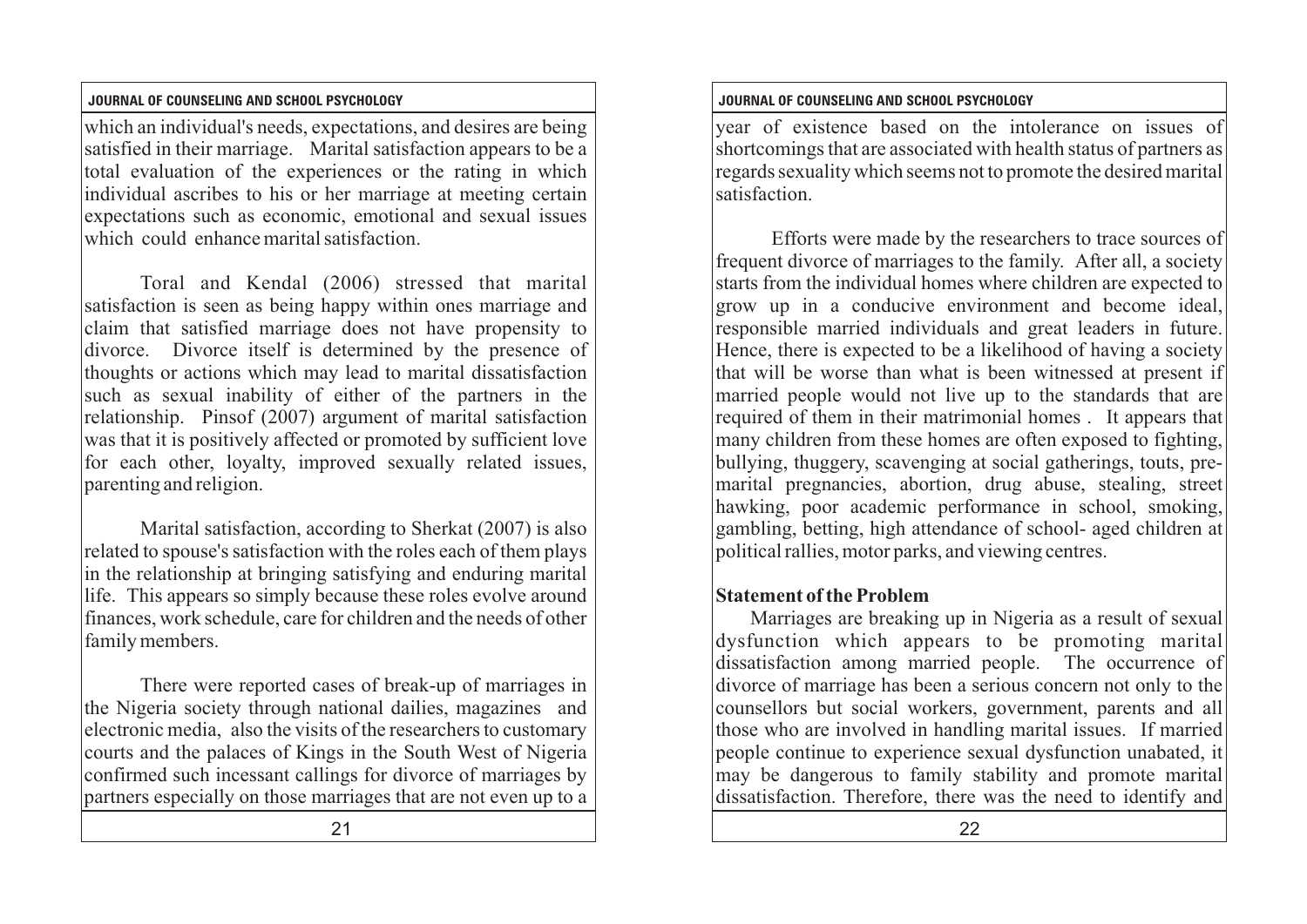investigate the relationship between sexual dysfunction and marital satisfaction among married people in Nigeria. Observations have shown that marital dissatisfaction could be due to sexual dysfunction which could threaten marital satisfaction of married people in Nigeria.

# **Purpose of the Study**

The purpose of this study was to investigate the relationship between sexual dysfunction and marital satisfaction and also to investigate the influence of marital satisfaction of married people in Nigeria by gender.

# **Methodology**

The study employed descriptive research of the survey type to describe the phenomenon of sexual dysfunction and marital satisfaction among married people in Nigeria. Sample consisted of 1,200 married people who were selected by means of multistage sampling technique. Six States were selected from each of the major ethnic groups of Nigeria (Yoruba, Igbo and Hausa/Fulani) through simple random sampling techniques. Atotal of 500 respondents were selected from both Yoruba and Igbo ethnic groups, while only 200 respondents were selected from Hausa/ Fulani ethnic group. The ages' of the respondents ranged from 18 years and above.

The data for the study were collected using a questionnaire constructed by the researchers titled "Marital Relation Questionnaire" (MRQ) which was validated by the researchers. The instrument consisted of parts A, B and C. Part A was designed to collect information on personal characteristics of respondents such as gender, ethnicity, state

### **JOURNAL OF COUNSELING AND SCHOOL PSYCHOLOGY JOURNAL OF COUNSELING AND SCHOOL PSYCHOLOGY**

and educational level. Parts B and C contained items that sought for information on the participants experiences on sexual dysfunction and the level of marital satisfaction.

The face, content and construct validity of the instrument were ensured. For the face validity, the sixty items designed were presented to sociologist and other specialists in Guidance and Counselling. Tests and Measurement experts also assisted to scrutinize the instrument in order to ascertain its face and content validity. The experts agreed that the items in the content of the instrument measured what it was intended to measure as they appeared on the instrument. In order to ensure the content validity, experts in sociology and marital couselling, Tests and Measurement were also consulted in a bid to ascertain the appropriateness of the instrument. They all agreed that the items on the questionnaire contained and represented adequately the concepts and variables they were supposed to measure. The construct validity of the instrument was carried out by correlating the scores obtained from the test administration of "Marital Relations Questionnaire" (MRQ) to Sexual Dysfunction Rating Scale (SDRS) by Aina (2010). Acoefficient of 0.71 was obtained at 0.05 level of significant. Scores of the administration of the two instruments were correlated using Pearson Product Moment Correlation Analysis at 0.05 level of significance. A correlation co-efficient of 0.73 was obtained which indicated that (MRQ) measured approximately the same construct with SDRS. Hence, the instrument (MRQ) met the sufficient criteria for a valid instrument for use in this study.